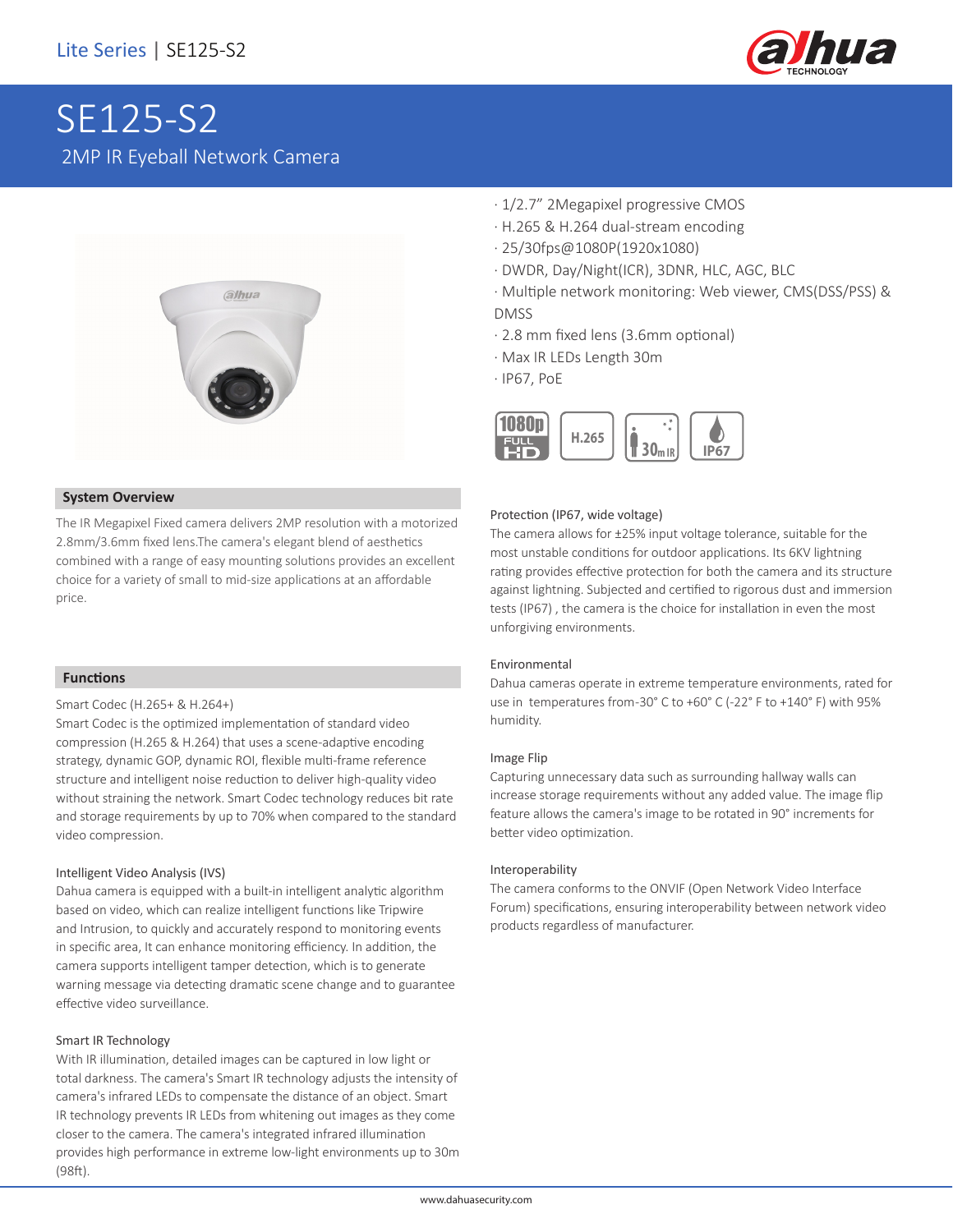# Lite Series | SE125-S2

## **Technical Specification** Camera Image Sensor 1/2.7" 2Megapixel progresive CMOS Effective Pixels 1920(H) x1080(V) RAM/ROM 256MB/32MB Scanning System Progressive Electronic Shutter Speed Auto/Manual, 1/3~1/100000s Minimum Illumination 0.08 Lux/F2.0( Color ) 0.04 Lux/F2.0( Black&White ) 0 Lux/F2.0( Black&White , IR on ) S/N Ratio More than 50dB IR Distance Distance up to 30m(98ft) IR On/Off Control Auto/ Manual IR LEDs 12 Lens Lens Type Fixed Mount Type Board-in Focal Length 2.8 mm (3.6 mm optional) Max. Aperture F2.0/F2.0 Angle of View H:104°/92°, V:55°/50° Focus Control Fixed Close Focus Distance 0.6m(0.9m) DORI Distance Lens Detect Observe Recognize Identify 2.8 mm 40(131ft) 16(52ft) 8(26ft) 4(13ft) 3.6 mm 53(174ft) 21(69ft) 11(36ft) 5(16ft) PTZ Pan/Tilt Range Pan:0° ~360° ;Tilt:0° ~90° ;Rotation:0° ~360° Intelligence Event Trigger Motion detection, Video tampering, Scene changing, Network disconnection, IP address conflict, Illegal access, Storage anomaly IVS Tripwire, Intrusion Video Compression H.265/H.264/MJPEG(Sub Stream) Smart Codec Support H.265+/H.264+ Streaming Capability 2 Streams Resolution 1080P(1920×1080)/1.3M(1280×960)/ 720P(1280×720)/D1(704×576/704×480)/ VGA(640×480)/CIF(352×288/352×240) Frame Rate Main Stream: 1080P(1 ~ 25/30fps) Sub Stream: D1(1 ~ 25/30fps) Bit Rate Control CBR/VBR

Bit Rate H.265: 12K ~ 6400Kbps H.264: 32K ~ 10240Kbps

| Day/Night               | Auto(ICR) / Color / B/W                                                                                                                        |
|-------------------------|------------------------------------------------------------------------------------------------------------------------------------------------|
| <b>BLC Mode</b>         | BLC / HLC / DWDR                                                                                                                               |
| White Balance           | Auto/Natural/Street Lamp/Outdoor/Manual                                                                                                        |
| Gain Control            | Auto/Manual                                                                                                                                    |
| Noise Reduction         | 3D DNR                                                                                                                                         |
| <b>Motion Detection</b> | Off / On (4 Zone, Rectangle)                                                                                                                   |
| Region of Interest      | Off / On (4 Zone)                                                                                                                              |
| <b>Electronic Image</b> | Support                                                                                                                                        |
| Smart IR                | Support                                                                                                                                        |
| Digital Zoom            | 16x                                                                                                                                            |
| Flip                    | 0°/90°/180°/270°                                                                                                                               |
| Mirror                  | Off/On                                                                                                                                         |
| <b>Privacy Masking</b>  | Off / On (4 Area, Rectangle)                                                                                                                   |
| Audio                   |                                                                                                                                                |
| Compression             | N/A                                                                                                                                            |
| Network                 |                                                                                                                                                |
| Ethernet                | RJ-45 (10/100Base-T)                                                                                                                           |
| Protocol                | HTTP;HTTPs;TCP;ARP;RTSP;RTP;RTCP;UDP;SMTP;<br>FTP;DHCP;DNS;DDNS;PPPoE;IPv4/v6;QoS;UPnP;<br>NTP;Bonjour;IEEE 802.1x;Multicast;ICMP;IGMP;<br>TLS |
| Interoperability        | ONVIF Profile S&G, API                                                                                                                         |
| <b>Streaming Method</b> | Unicast / Multicast                                                                                                                            |
| Max. User Access        | 10 Users / 20 Users                                                                                                                            |
| Edge Storage            | <b>NAS</b><br>Local PC for instant recording                                                                                                   |
| Web Viewer              | IE, Chrome, Firefox, Safari                                                                                                                    |
| Management Software     | Smart PSS, DSS, DMSS                                                                                                                           |
| Smart Phone             | IOS, Android                                                                                                                                   |
| Certifications          |                                                                                                                                                |
| Certifications          | CE (EN 60950:2000)<br>UL:UL60950-1<br>FCC: FCC Part 15 Subpart B                                                                               |
| Interface               |                                                                                                                                                |
| Video Interface         | N/A                                                                                                                                            |
| Audio Interface         | N/A                                                                                                                                            |
| <b>RS485</b>            | N/A                                                                                                                                            |
| Alarm                   | N/A                                                                                                                                            |
| Electrical              |                                                                                                                                                |
| Power Supply            | DC12V, PoE (IEEE802.3af)(Class 0)                                                                                                              |
| Power Consumption       | <5.5W                                                                                                                                          |
|                         |                                                                                                                                                |